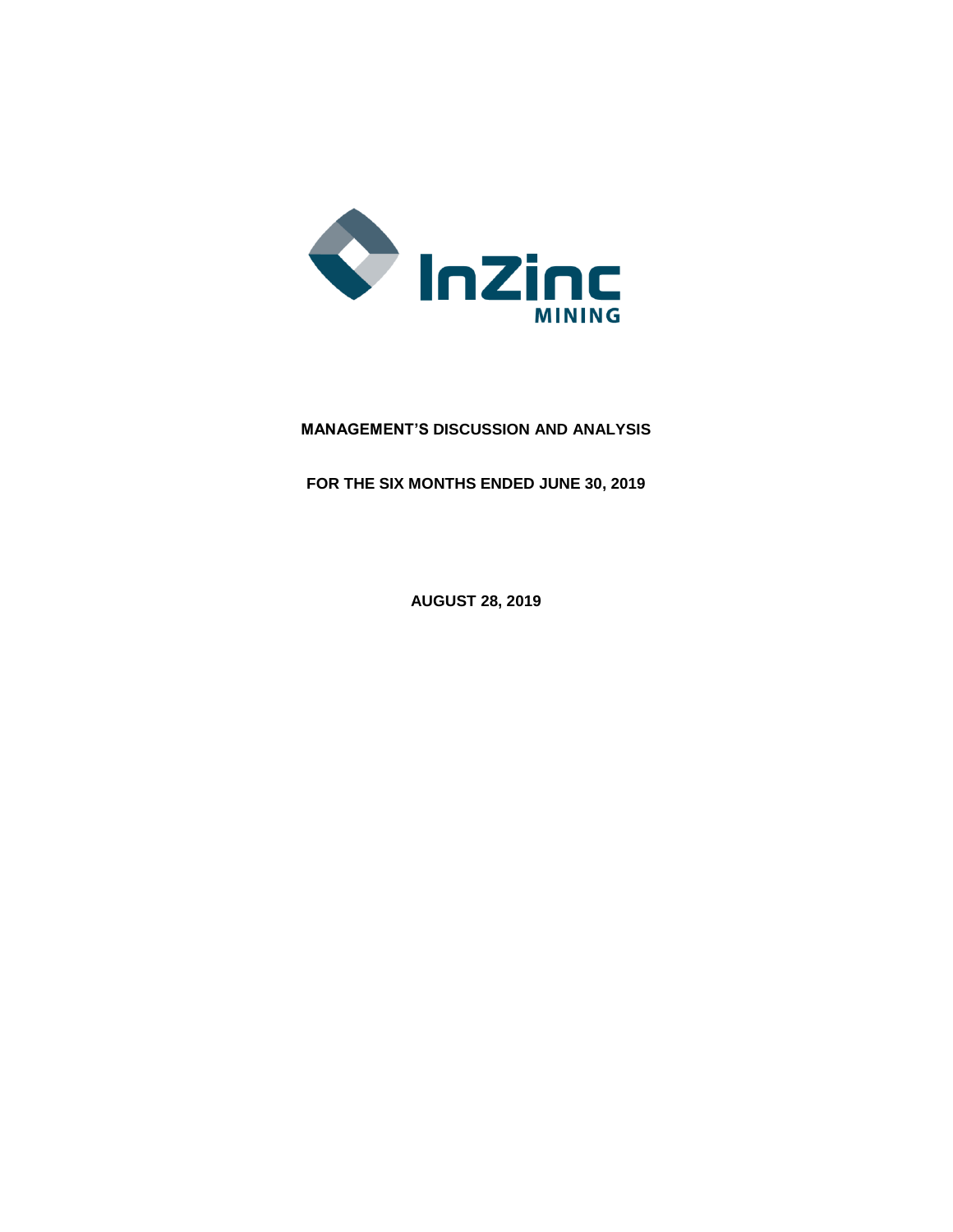## **Description of Management Discussion and Analysis**

The purpose of this Management's Discussion and Analysis ("MD&A") is to explain management's point of view regarding the past performance and future outlook of InZinc Mining Ltd. (the "Company"). This report also provides information to improve the reader's understanding of the condensed interim consolidated financial statements and related notes for the six months ended June 30, 2019 and 2018 as well as important trends and risks affecting the Company's financial performance, and should therefore be read in conjunction with the audited consolidated financial statements of the Company for the year ended December 31, 2018. Those financial statements are prepared in accordance with International Financial Reporting Standards ("IFRS") as issued by the International Accounting Standards Board. All amounts in the financial statements and in this discussion and analysis are expressed in Canadian dollars, unless otherwise indicated. The following discussion is dated and current as of August 28, 2019. This MD&A contains forward-looking information and statements which are based on the conclusions of management. The forward-looking information and statements are only made as of the date of this MD&A.

The Company's certifying officers, based on their knowledge, having exercised reasonable diligence, are also responsible to ensure that these filings do not contain any untrue statement of a material fact or omit to state a material fact required to be stated or that is necessary to make a statement not misleading in light of the circumstances under which it was made, with respect to the period covered by these filings, and these financial statements together with the other financial information included in these filings. The Board of Directors' approves the Financial Statements and MD&A and ensures that management has discharged its financial responsibilities. The Board's review is accomplished principally through the Audit Committee, which meets periodically to review all financial reports, prior to filing.

All amounts are stated in Canadian dollars unless otherwise indicated. Additional information on the Company is available on SEDAR and at the Company's website, www.inzincmining.com.

#### **Forward-Looking Statements**

Certain disclosures contained in this MD&A may constitute forward-looking information. This is information regarding possible events, conditions or results of operations of the Company that is based upon assumptions about future economic conditions and courses of action which is inherently uncertain. All information other than statements of historical fact may be forward-looking information.

Forward-looking information is subject to a variety of risks and uncertainties which could cause actual events or results to differ from those reflected in the forward-looking statements, including, without limitation, risks and uncertainties relating to the interpretation of drill results and the estimation of mineral resources, the geology, grade and continuity of mineral deposits and the possibility that future exploration and development results will not be consistent with the Company's expectations. Some other risks and factors which could cause results to differ materially from those expressed in the forward-looking information contained in this MD&A are described under the heading "Risks and Uncertainties".

Readers are cautioned that any such listings of risks are not, and in fact cannot be, complete. Although the Company has attempted to identify important factors that could cause actual events and results to differ materially from those described in the forward-looking information, there may be other factors that cause events or results to differ from those intended, anticipated or estimated. The Company believes the expectations reflected in the forward-looking information are reasonable but no assurance can be given that these expectations will prove to be correct and readers are cautioned not to place undue reliance on forward-looking information contained in this MD&A.

The forward-looking information contained in this MD&A is provided as of the date hereof and the Company undertakes no obligation to update publicly or revise any forward-looking information, whether as a result of new information, future events or otherwise, except as otherwise required by law. All of the forward-looking information contained in this MD&A is expressly qualified by this cautionary statement.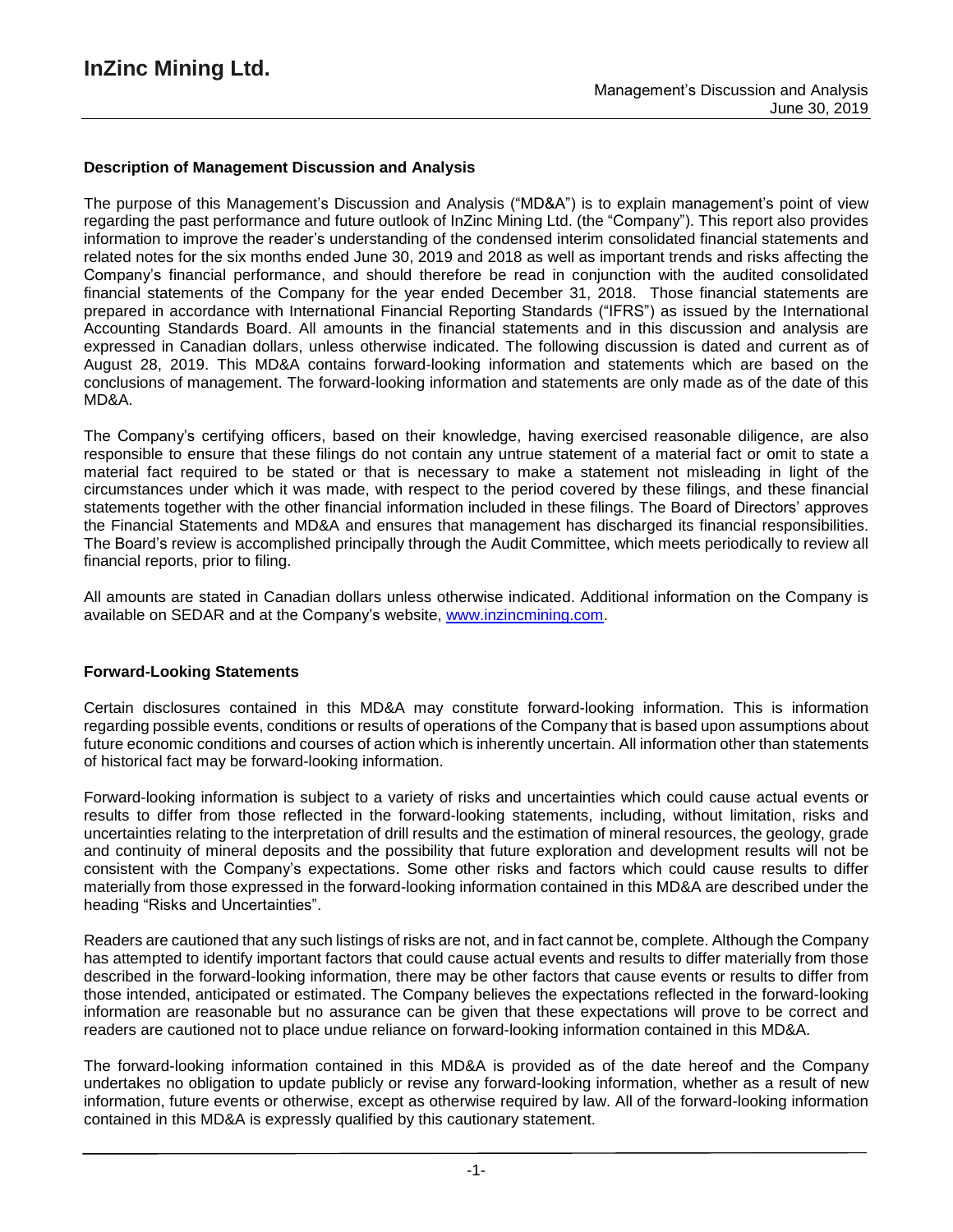# **Description of Business**

The Company is incorporated under the Canada Business Corporations Act and is listed on the TSX Venture Exchange ("TSX-V") under the trading symbol IZN. It was renamed from Lithic Resources Ltd. on February 18, 2014. The principal business of the Company is the acquisition, exploration and development of mineral properties ("exploration and evaluation assets"), either solely or through joint ventures and options.

To date the Company has not generated any revenues.

### **Discussion of Operations**

The Company currently holds three active mineral properties at varying stages of exploration and advancement. The Company's West Desert Zinc Property (100% interest) ("West Desert"), formerly known as the Crypto Zinc Property, is located in western Utah and the early stage Indy Zinc Property (100% option) ("Indy") is located in central British Columbia. Both properties are well located for potential development with proximal access to power, roads and rail infrastructure. In 2018, the Company staked 126 claims comprising the PX property (100% interest) ("PX"), located near West Desert. In addition to exploring its existing properties, the Company is engaged in a continuing review of other properties and projects for possible acquisition.

In 2014, the Company announced the results of a positive Preliminary Economic Assessment ("PEA") on the Company's West Desert ("WD") deposit located approximately 160 km south west of Salt Lake City, Utah. The PEA, based on conventional bulk underground mining and processing, estimated an after-tax NPV (8%) of US\$258 million and IRR of 23% over a 15-year mine life assuming base case long term metal prices (*US\$; zinc = \$1 /lb, copper =* \$3/lb, iron = \$105/t, indium = \$600/kg, silver = \$21/oz, gold = \$1,300/oz). The 2014 PEA outlined an indicated resource of 13.0 million tonnes grading 2.16% zinc, 0.23% copper, 33 g/t indium and 48% magnetite, plus an inferred resource of 46.0 million tonnes grading 1.76% zinc, 0.22% copper, 24 g/t indium and 48% magnetite. The 2014 PEA highlighted continued exploration as an integral part of further work leading to a Prefeasibility Study at West Desert.

For additional information on the West Desert PEA please refer to the Company's press release dated April 1, 2014 and the Company's report entitled "Technical Report on the West Desert Zinc-Copper-Indium-Magnetite Project, Preliminary Economic Assessment, Juab County, Utah" at [www.inzincmining.com](http://www.inzincmining.com/) or [www.sedar.com.](http://www.sedar.com/)

Indy is located approximately 100 km southeast of the city of Prince George, the major hub for transportation and heavy industry in central BC. The property consists of approximately 11,000 hectares covering a 25 km strike of Cambrian to Mississippian aged sedimentary rock formations prospective for zinc deposits.

West Desert, Indy, and PX are at the exploration stage and have not generated any revenues. At June 30, 2019, the Company had not yet achieved profitable operations and has a deficit of \$9,199,514 (December 31, 2018 - \$9,081,557).

Since the Company's properties are at the exploration stage, it does not have operations or operating results in the conventional use of the terms. The Company's financial success will ultimately be dependent upon finding economically recoverable mineral reserves, confirmation of its interest in those reserves and its ability to obtain the necessary financing to profitably produce those reserves. Further information on the Company's properties can be found on the Company's website at www.inzincmining.com.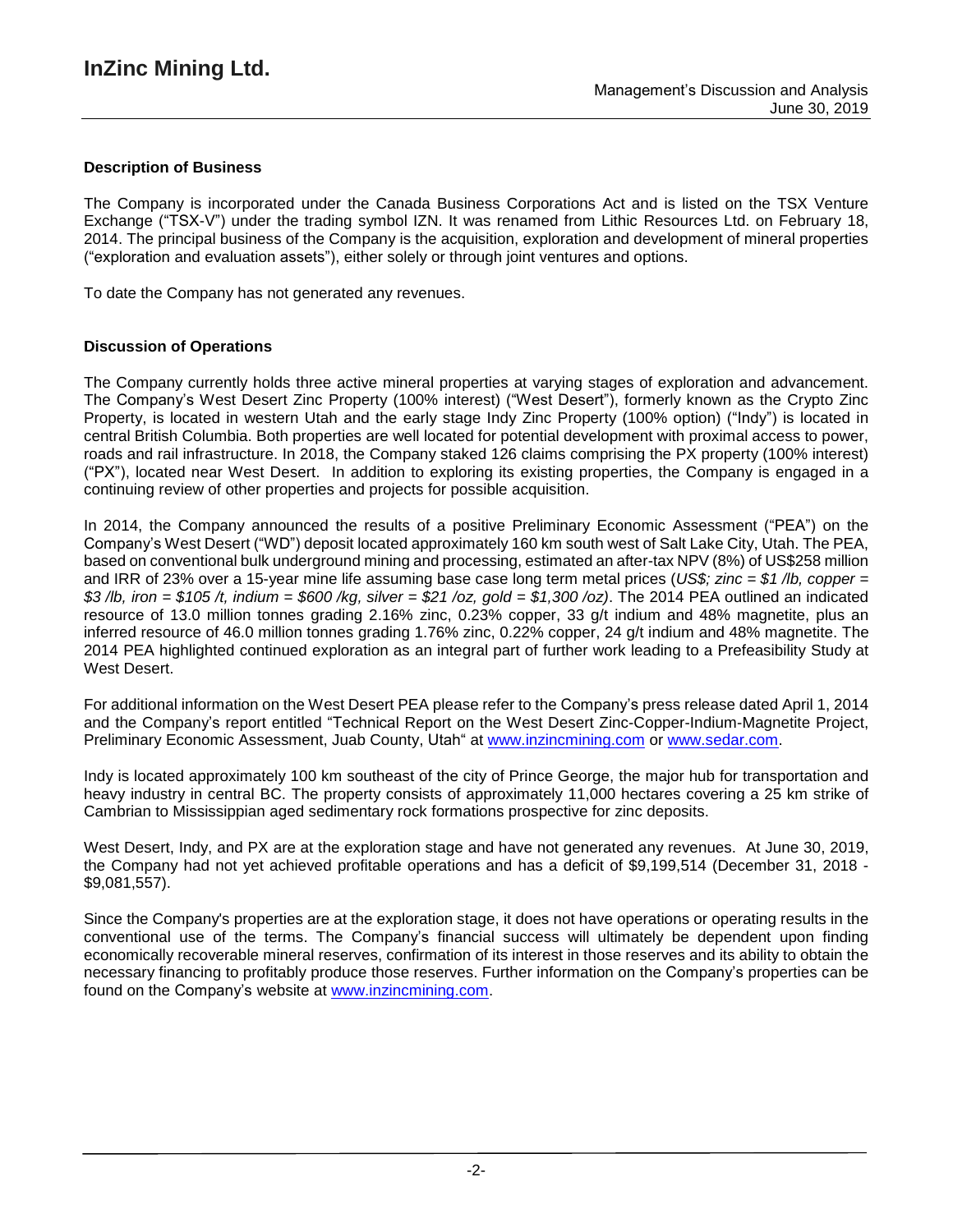# **Mineral Properties**

## West Desert

In May of 2005, the Company signed an agreement to purchase a 100% interest in the Property from EuroZinc Mining Corporation ("EuroZinc") in exchange for 1,500,000 shares and \$25,000 in cash. Certain claims comprising the Property are subject to a 1.5% net smelter returns royalty ("NSR") and a future cash payment (\$1,000,000 upon completion of financing necessary for production) currently held by Osisko Gold Royalties Ltd. (formerly Vaaldiam Mining Ltd). Since the 2005 acquisition from EuroZinc, the Company has acquired, either wholly or in part, several additional claims.

West Desert comprises 4,258 acres and is located about 160 km southwest of Salt Lake City, Utah. Early mining activity includes the historic Fish Springs Mining District from which recorded production of 2,700,000 oz of silver occurred from the late 19th century through the mid-1950's. The WD deposit was discovered in the 1960's and was originally explored for its iron potential. Drilling campaigns in the 1980's, 1990's and by the Company in 2007 - 2008 have subsequently outlined the large zinc resources currently hosted in the WD deposit. The property is crossed by a power-line, is easily accessible by road and has railheads within 90 km.

The WD deposit is a significant carbonate replacement deposit, similar in many respects to the deposits comprising the world class Bingham, Park City and Tintic mining districts located some 130 km to the east. Zinc mineralization at West Desert is concentrated in two contiguous zones, known as the Main and Deep (CRD) Zones hosted in a sequence of Cambrian to Ordovician carbonate rocks cut by a quartz monzonite intrusive of Late Eocene age. The Main zone is generally oxidized to a maximum depth of about 250 m. The general distribution of mineralization on the West Desert property shows zoning similar to that in typical porphyry/CRD systems, with an inner zone of molybdenum-rich mineralization grading outwards through copper and zinc, then lead, silver and manganese with increasing distance from the intrusive.

Various historic workings in the Fish Springs District were developed on high grade silver-lead replacement deposits controlled by structures and occur to the east of the WD deposit. Total production in the district, in which the single largest mine by far was the Utah Mine, is recorded at about 20,300 tons grading 128 ounces silver per ton (4,389 gpt) and 44% lead. High grade intercepts of silver-rich replacement style mineralization have been encountered in drilling outside of the historical mine area.

From 2006 to 2010, the Company completed geophysical surveys, metallurgical studies and over 10,000 m of diamond drilling. In September 2010 the Company completed a PEA of the West Desert project. In 2014, the Company completed a revised PEA of the West Desert project which supersedes all earlier reports.

# *Highlights of 2014 PEA*

- After-tax NPV (8%) of US\$258 million, IRR of 23% and payback of 3.7 years assuming base case long term metal prices (US\$; zinc = \$1 /b, copper = \$3 /b, iron = \$105 /t, indium = \$600 /kg, silver = \$21 /oz, *gold = \$1,300 /oz)*
- conventional bulk underground mining of sulphide resources
- 2.37 million tonnes per year mined over a 14.8-year mine life
- conventional processing to produce three clean concentrates
- zinc recoveries of 92% into a concentrate grading 55% zinc and containing high levels of indium
- copper recoveries of 74% into a concentrate grading 29% copper with payable levels of silver and gold
- average annual production of 107.9 million lbs zinc, 9.9 million lbs copper and 1.0 million tonnes iron concentrate (magnetite)
- initial and life-of-mine capex of US\$247.4 million and US\$388.9 million, respectively
- good potential for resource expansion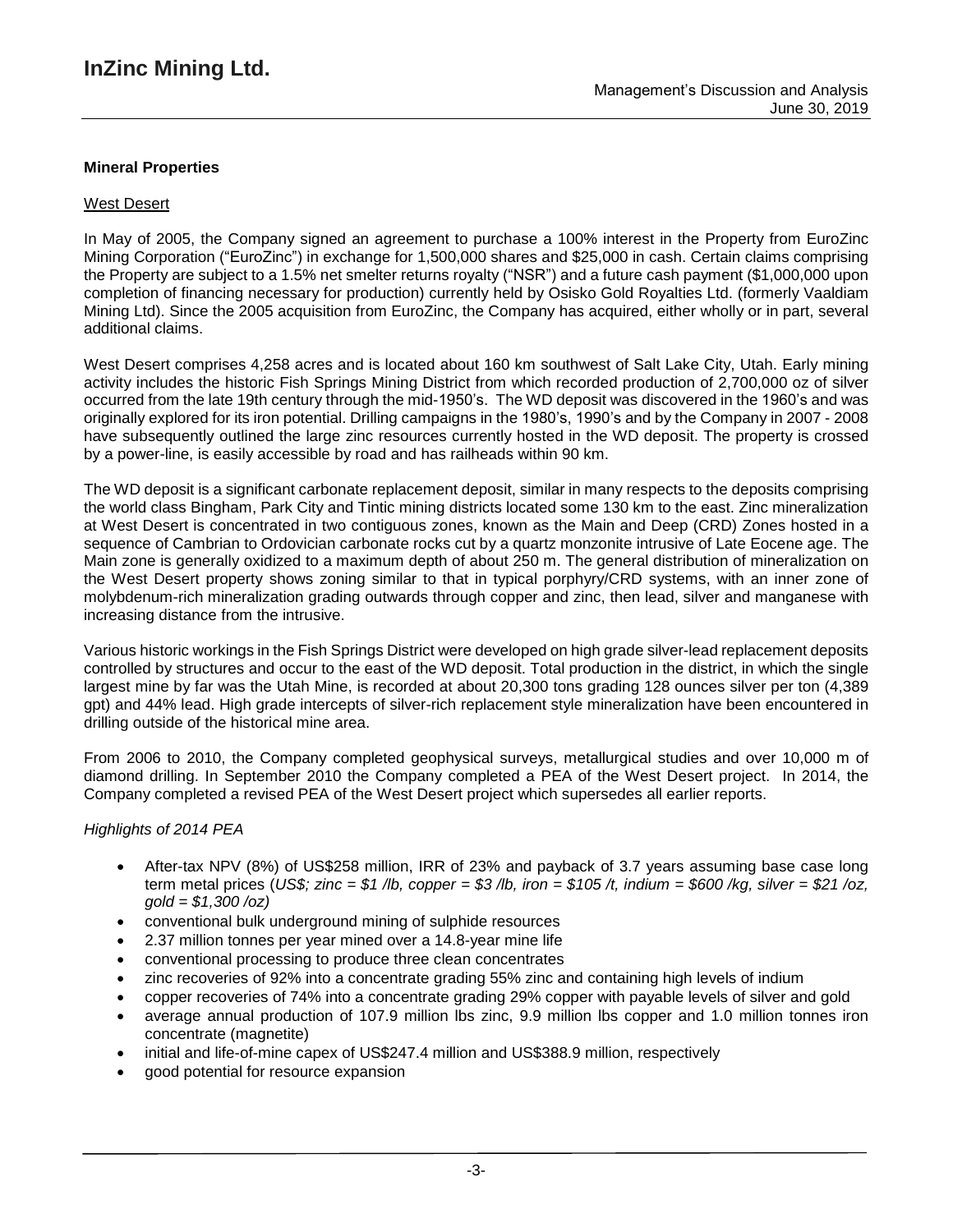### West Desert (cont'd…)

For additional information on the West Desert PEA please refer to the Company's press release dated April 1, 2014 and the Company's report entitled "Technical Report on the West Desert Zinc-Copper-Indium-Magnetite Project, Preliminary Economic Assessment, Juab County, Utah" at [www.inzincmining.com](http://www.inzincmining.com/) or [www.sedar.com.](http://www.sedar.com/)

Note: The PEA is considered preliminary in nature. It includes Inferred mineral resources that are considered too *speculative to have the economic considerations applied that would enable classification as mineral reserves. There* is no certainty that the conclusions within the PEA will be realized. Mineral resources that are not mineral reserves *do not have demonstrated economic viability.*

### *Silver Potential*

Known silver mineralization on the property includes numerous surface occurrences and past producing mines collectively described as the historic Fish Springs Mining District. The district included several operations including the Utah Silver mine, which produced 2.7 million ounces of silver, operated from 1860 until 1950 and is centered 650 m east of the WD deposit. Silver is not currently included in the 2014 PEA resources comprising the WD deposit.

### *2018 Programs*

In April 2018, the Company commenced diamond drilling. Geophysical surveys, completed in January 2018, supported target selection and corresponding drill hole locations over the exploration area.

On June 6, 2018 and August 27, 2018, the Company reported results of the drill program. The Company completed five deep holes totaling 3,279 m which focused on exploration and expansion of the large zinc resources outlined in the West Desert PEA.

#### *Highlights of the 2018 Drill Program*

- Drill hole WD18-01, drilled west of the existing deposit, intersected a thick interval of 15.4 m of 6.3% Zn, 0.1% Cu and 67 g/t In at 340 m below surface and approximately 60 m west of the known boundary of the existing sulphide resources.
- WD18-05, drilled below WD18-01, intersected shallow, high grade sulphide mineralization over 6.8 m averaging 16.5% Zn, 0.3% Cu, 60 g/t In and 14 g/t Ag at a downhole depth of 142 m. The hole was drilled to the west of existing sulphide resources.
- WD18-02, drilled to the east of the existing resources and 400 m to the east of WD18-01, intersected multiple, narrow high grade zones including 1.5 m of 11.6% Zn, 0.1% Cu, 4 g/t In and 53 g/t Ag and established the eastward expansion potential of the CRD (Deep) zone by 175 m to the east.
- WD18-03, drilled 1.27 km to the east of WD18-01, intersected high grade silver mineralization 320 m beneath the historic Utah silver mine with a narrow intercept of 0.3 m of 1,402 g/t Ag, 1.2g/t Au and 44.5% Pb.
- WD18-04, drilled 120 m to the west of WD18-01, intersected 1.8 m of 8.6% Zn and 339 g/t In at 206.7 m downhole in a thick oxidized interval suggestive of deeper sulphide mineralization below.

The Company has received the necessary permits to complete an additional phase of drilling which is designed target the thicker higher grade western expansion potential discovered in the 2018 program.

#### *2019 Expenditure Requirements*

An estimated total of US\$34,000 is required in 2019 to keep the claims and leases comprising the West Desert property in good standing.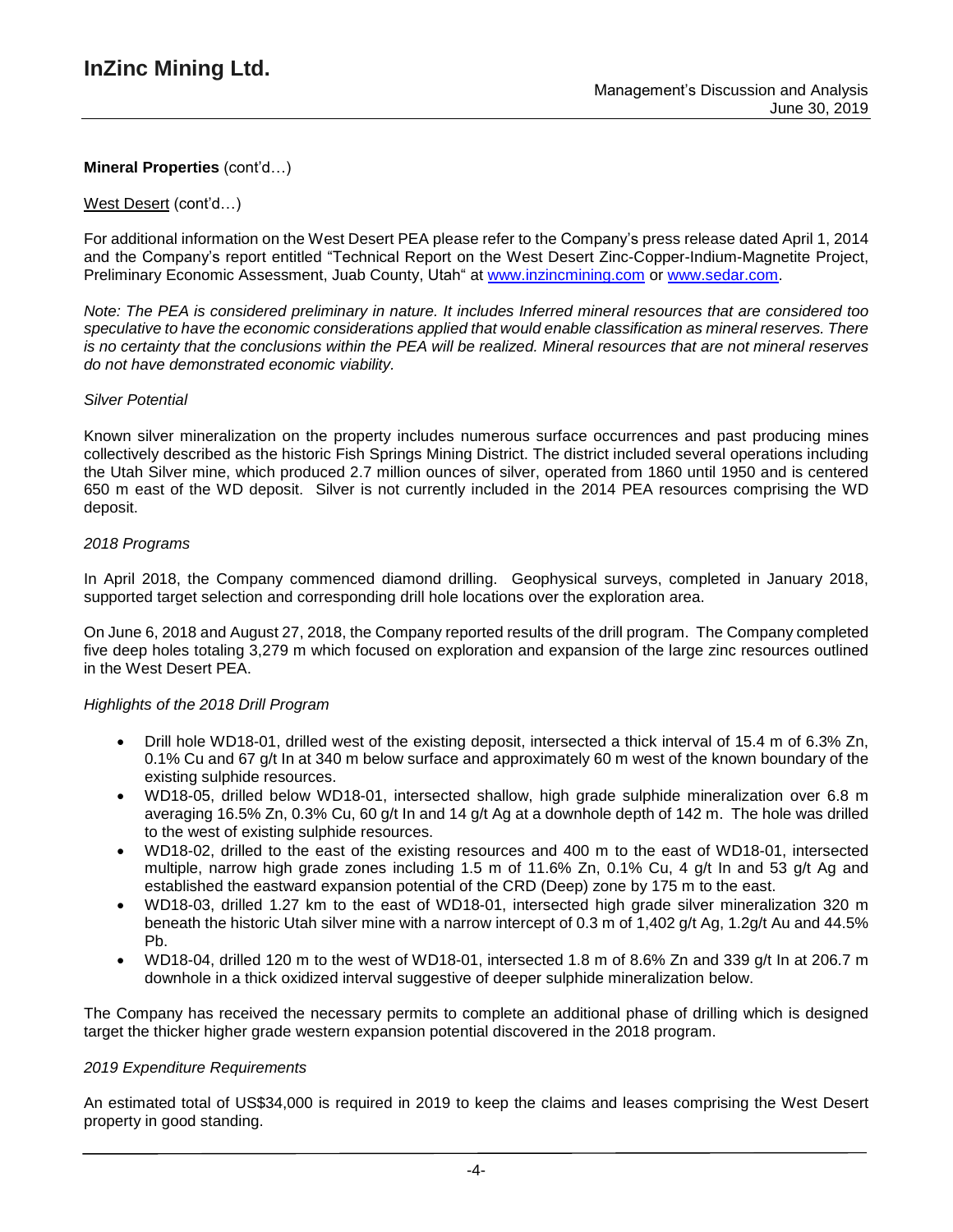**Indy** 

On January 26, 2017, the Company received TSX-V approval to enter into an option agreement to acquire a 100% interest in Indy from Pac Shield Resources Inc. ("PSR"), a private British Columbia company. Indy is located approximately 100 km southeast of the city of Prince George, British Columbia. The property is 85 km south of the CNR transcontinental railway and 65 km south of the Yellowhead highway at elevations ranging from 950 m to 1300 m. The property is accessed by well-maintained Forest Service roads.

Pursuant to the agreement with PSR, the Company has the option to earn a 100% interest over a five year period by making staged cash payments totaling \$305,000 (\$80,000 paid to date), issuing an aggregate of 2,100,000 shares (700,000 issued to date) and completing work commitments of \$2,600,000 (first and second year work commitments totalling \$275,000 have been completed). In addition, a \$500,000 cash payment and the issuance of 500,000 shares of the Company will be made to PSR if the Company files a technical report establishing a 500,000,000 pound zinc resource on the property. A further \$500,000 cash payment will be made to PSR should the Company file a technical report establishing a 750,000,000 pound zinc resource on the property. The property is subject to a 1.0% NSR held by PSR (the "PSR NSR") and a 1.5% NSR held by Kerry Curtis, a director, Chairman of the Board and former interim Chief Executive Officer of the Company, and a director and the controlling shareholder of PSR. On exercise of the option and prior to completion of a feasibility study on the property, the Company has the right to purchase the PSR NSR for \$1,500,000.

The Indy Project comprises claims (11,000 Ha) covering a 25 km continuous strike of sedimentary rock sequences spanning the Cambrian to Mississippian; a geological period known to host many of the major western Canadian zinc deposits. At least four large multi-element geochemical anomalies, at early stages of definition and exploration, occur on the property.

Activity in the area was first recorded by Kennco who between 1980 and 1982 completed mapping and soil geochemistry resulting in the definition of three large zinc-lead-silver geochemical anomalies over a 6.5 km trend. This was followed by four diamond drill holes on two selected geochemical targets.

In 1988, Cominco optioned the property from Kennco and completed soil geochemistry programs outlining a fourth anomaly on the property (Anomaly A). Five shallow, wide-spaced diamond drill holes drilled by Cominco in 1989 targeted a portion of a high contrast soil anomaly (Anomaly B). All five holes intersected mineralization at estimated vertical depths less than 100 m over a 450 m long trend. Drill intersections ranged from 1.5 m to 19.7 m, grading from 1.9% to 8.9% zinc, 1.0 g/t to 55.6 g/t silver and 0.04% to 2.4% lead. True widths of these intersections are not known and in some cases core recoveries were less than 50%.

Cominco returned the property to Kennco post 1991, after which only minor activities are recorded.

From June to August of 2017, the Company completed geochemical surveys, geological mapping and prospecting in the Anomaly B and C areas, two of four high priority areas occurring at Indy.

Additional geochemical surveys were completed in mid-August 2018, prior to an initial diamond drill program (1270 m in eleven drill holes) which was completed in September 2018. The program focused on testing anomalous soil geochemistry with shallow drill holes located in the southern portion of Anomaly B. There is no rock outcrop exposure in this area.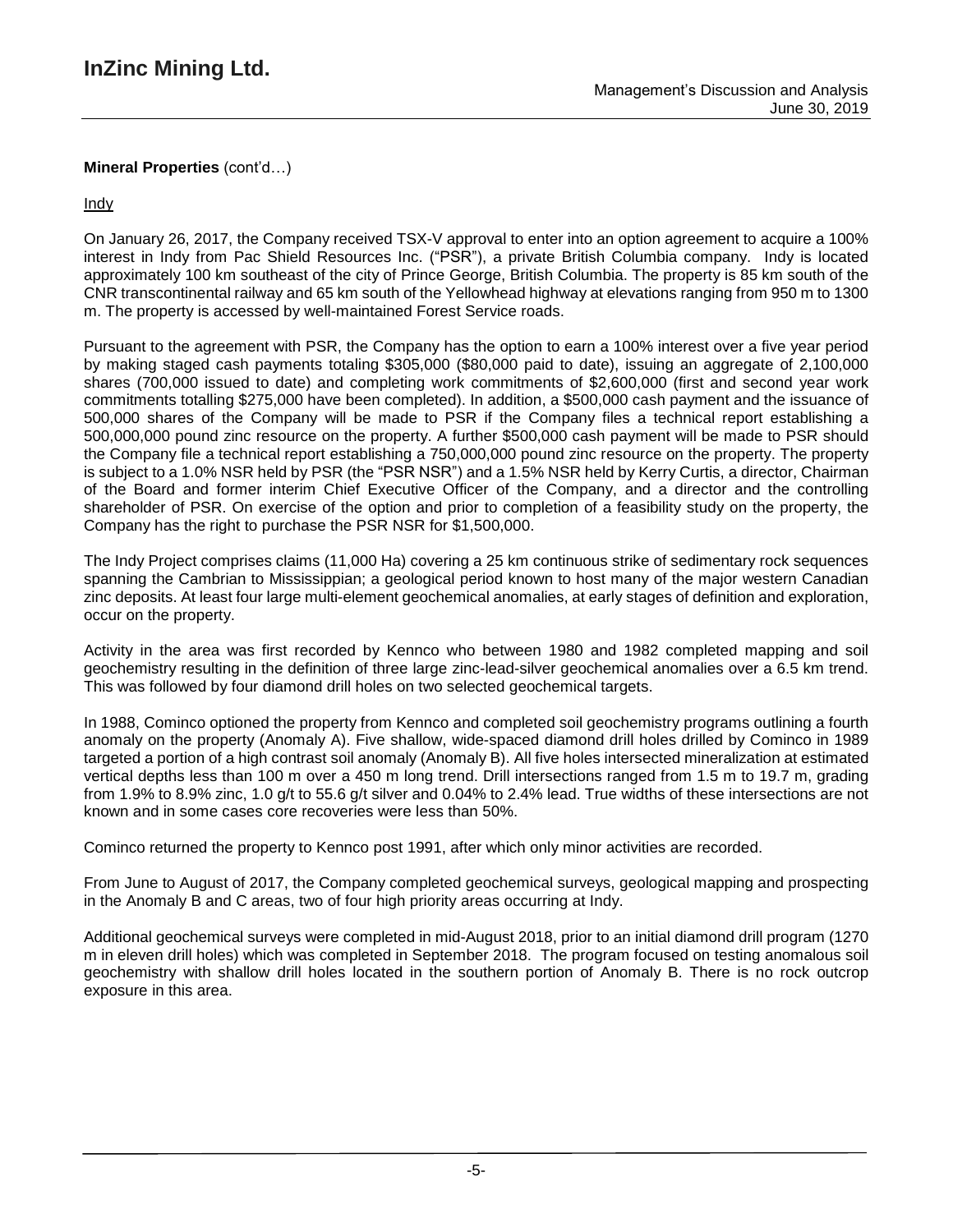### Indy (cont'd…)

In November 2018, the company announced the discovery of shallow, high grade zinc sulphide mineralization in drill hole IB18-009 at the B-9 zone. Significant drill intersections from the 2018 drill program include:

## **B-9 Zone 2018 Drilling – Selected Highlights**

- 12.33% Zn, 2.98% Pb, 24.46 g/t Ag over 6.29 m at 60 m below surface in hole IB18-009
- 5.76% Zn, 0.48% Pb, 3.41 g/t Ag over 6.73 m at 56 m below surface in hole IB18-008
- 4.49% Zn, 1.13% Pb, 7.32 g/t Ag over 4.28 m at 27 m below surface and
- 2.24% Zn, 0.83% Pb, 5.23 g/t Ag over 5.38 m at 33 m below surface and
- 3.50% Zn, 0.66% Pb, 4.59 g/t Ag over 4.57 m at 37 m below surface in Hole IB18-002
- 9.26% Zn, 2.43% Pb, 17.98 g/t Ag over 3.05 m at 23 m below surface in hole IB18-003\*
- 3.88% Zn, 1.34% Pb, 8.90 g/t Ag over 3.99 m at 29 m below surface in hole IB18-006

Note: Drilled intersections are apparent width only. The intersections in IB18-002 are separated by lost core/no recovery. \*Low core *recoveries.*

The potential extension of the mineralization intersected at the B-9 Zone is supported by a 725 m long untested, high-contrast soil geochemical trend which extends to the west, north and south of the area currently drilled. Depth potential of the B-9 mineralization also remains to be tested.

The 2018 drill program provided key geological insights into the distinctive mineralization type, termed sedimentary exhalative (Sedex), at this relatively small area at one of the four large geochemical anomalies on the property. Sedex type zinc deposits are relatively rare, known to occur as clusters on a district scale and formed only within specific ages of sedimentary rock formations referred to as time horizons. The large and well-known deposits occur in the Yukon, northern and southern British Columbia, Australia and southern Africa. The Indy project is underlain by sedimentary formations correlated in age by the Geological Survey of Canada (Struik,1988) to the same time horizons hosting the large Sedex deposits of northern British Columbia and the Yukon.

#### *Large Exploration Targets*

In late 2018, the Company increased its claim holdings to encompass an additional zinc-in-soil geochemical anomaly, called the Action anomaly. The Action anomaly was delineated by Noranda Exploration in 1989, returning high contrast soil geochemical samples over a trend of 800 m.

To date, four large soil geochemical anomalies with an aggregate length of 4.0 km occur on the property. Anomalies Action, C and D remain to be drill tested by the Company.

#### *2019 Programs*

In mid-June, extensive soil geochemical surveys to further outline, extend and prioritize the various anomalies for drill testing commenced. This was followed by mapping and prospecting programs on priority targets. The results of these programs are expected before the end of Q3-2019.

Exploration activities are permitted and monitored under a Multi-Year Access Bond (MYAB) with the Government of British Columbia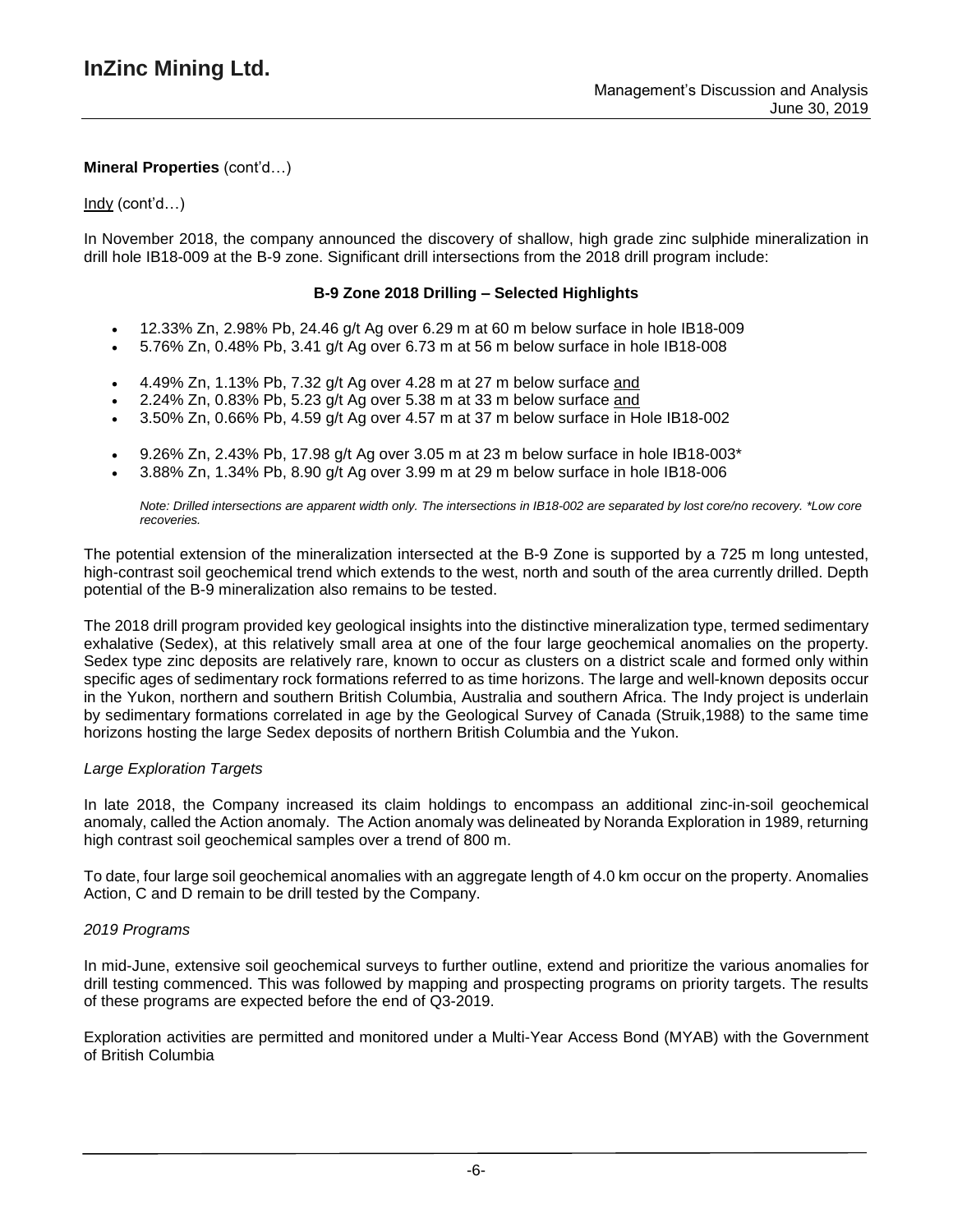Indy (cont'd…)

# *2019 Expenditure Requirements*

Under the terms of the Indy option agreement, additional property expenditures of \$200,000 are required on or before January 29, 2019. These requirements have been met.

# PX

In fiscal year 2018, the Company acquired, via staking, 126 mining claims located in Utah, USA. PX is a grassroots exploration stage project.

On April 3, 2019, the Company signed a term sheet with Ash-ley Woods LLC ("Ash-ley") ("Ash-ley agreement"), a private limited liability company, for Ash-ley to earn a 35% interest in PX by completing an initial drill program. In late August, Ash-ley notified the Company that due to its financial condition, it would not be able to complete the initial drill program as planned. The Company will continue to hold and will further explore the property as funding becomes available.

# *2018 Programs*

Various geochemical studies were completed in 2018 supporting the concept of a covered intrusive. In addition, an IP orientation survey was completed in late 2018.

## *2019 Expenditure Requirements*

An estimated total of US\$20,000 is required in 2019 to keep the claims and leases comprising the PX property in good standing.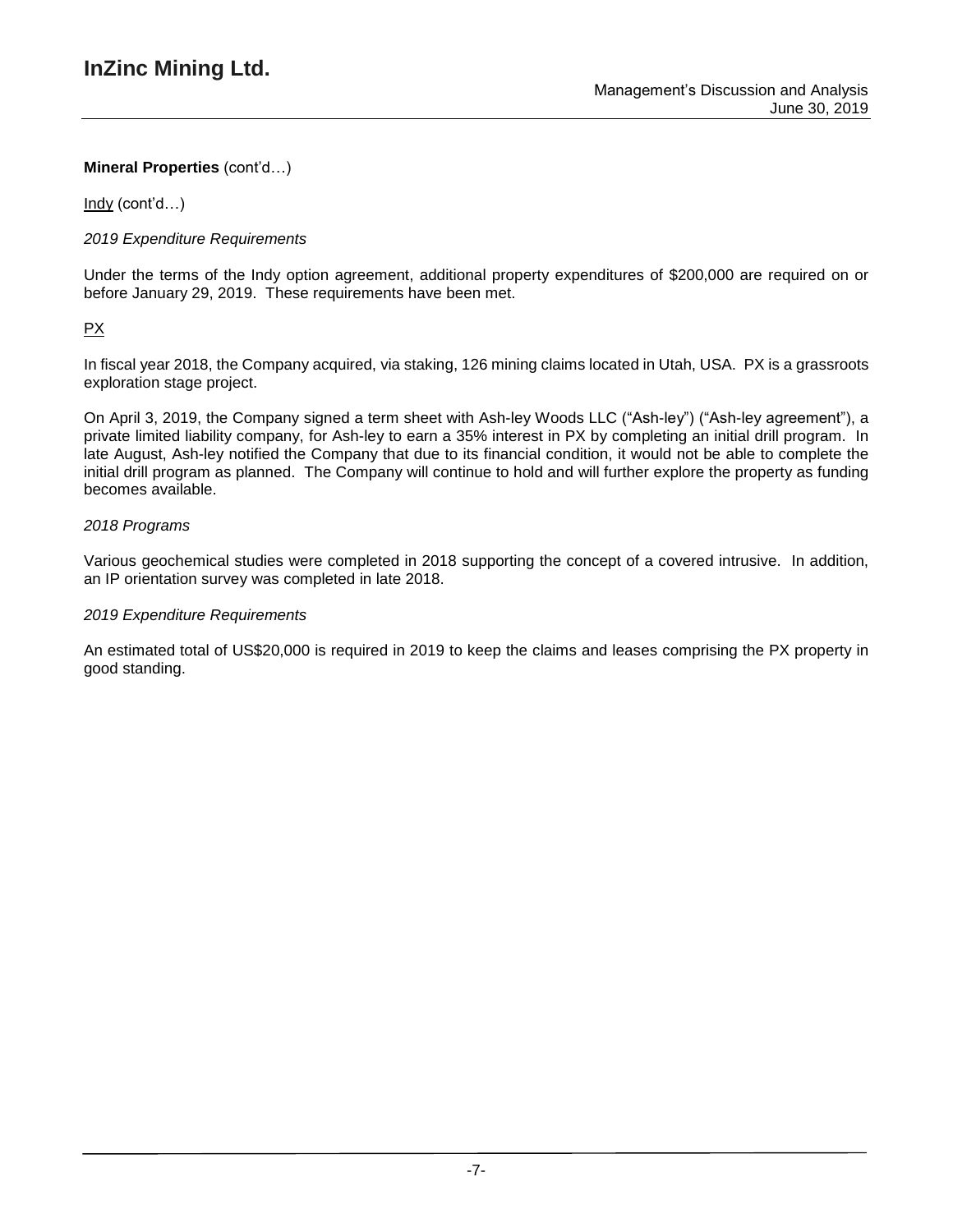# **Summary of Exploration Activities**

The following table represents expenditures incurred on the exploration and evaluation assets during the six months ended June 30, 2019:

|                                   | <b>West Desert</b> | <b>PX</b>     | <b>Indy</b>   | Total         |
|-----------------------------------|--------------------|---------------|---------------|---------------|
| <b>Acquisition costs</b>          |                    |               |               |               |
| Balance, December 31, 2018        | \$<br>394,127      | 35,066<br>\$  | \$<br>148,763 | \$<br>577,956 |
| Additions during the year:        |                    |               |               |               |
| Cash payments                     |                    |               | 25,000        | 25,000        |
| Shares issued                     |                    |               | 12,000        | 12,000        |
|                                   |                    |               | 37,000        | 37,000        |
| Balance, June 30, 2019            | 394,127            | 35,066        | 185,763       | 614,956       |
| <b>Deferred exploration costs</b> |                    |               |               |               |
| Balance, December 31, 2018        | 6,943,949          | 72,846        | 712,911       | 7,729,706     |
| Additions during the period:      |                    |               |               |               |
| Air support                       |                    |               | 30.595        | 30,595        |
| Analytical                        |                    |               | 348           | 348           |
| Claims maintenance                | 665                |               |               | 665           |
| Communication                     | 389                |               | 1,448         | 1,837         |
| Drilling                          |                    |               | 41,055        | 41,055        |
| Equipment and supplies            | 3,279              |               | 9,672         | 12,951        |
| Personnel                         | 1,595              |               | 78,215        | 79,810        |
| Room and board                    | 665                |               | 15,682        | 16,347        |
| Travel                            |                    |               | 1,499         | 1,499         |
|                                   | 6,593              |               | 178,514       | 185,107       |
| Balance, June 30, 2019            | 6,950,542          | ۰             | 891,425       | 7,914,813     |
| <b>Total, June 30, 2019</b>       | \$7,344,669        | 107,912<br>\$ | \$1,077,188   | \$8,529,769   |

# **Selected Quarterly Information**

| <b>Quarter Ended</b> | Revenue   | Loss and<br>comprehensive loss |            | <b>Net loss</b><br>per share (1) |        |
|----------------------|-----------|--------------------------------|------------|----------------------------------|--------|
| June 30, 2019        | \$<br>Nil |                                | (82, 246)  | \$                               | (0.00) |
| March 31, 2019       | \$<br>Nil |                                | (36, 170)  | \$                               | (0.00) |
| December 31, 2018    | \$<br>Nil | \$                             | (111,849)  | \$                               | (0.00) |
| September 30, 2018   | \$<br>Nil | \$                             | (89,044)   | \$                               | (0.00) |
| June 30, 2018        | \$<br>Nil | \$                             | (117, 040) | \$                               | (0.00) |
| March 31, 2018       | \$<br>Nil | \$                             | (145, 422) | \$                               | (0.00) |
| December 31, 2017    | \$<br>Nil | \$                             | (196, 255) | \$                               | (0.00) |
| September 30, 2017   | \$<br>Nil | \$                             | (56, 744)  | \$                               | (0.00) |

*(1)* basic and diluted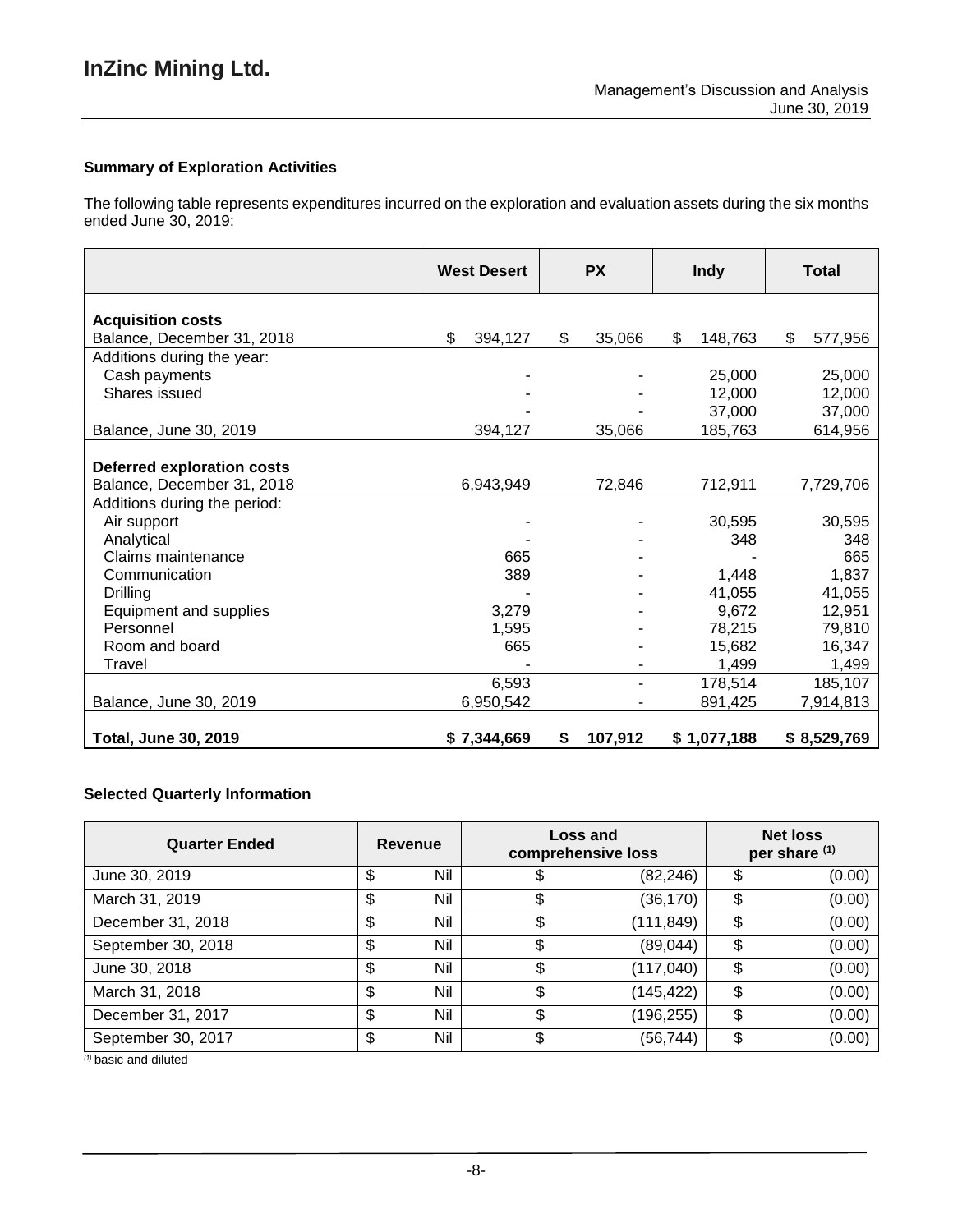### **Results of operations**

The loss and comprehensive loss for the six months ended June 30, 2019 was \$118,416 or \$0.00 per share compared with a loss of \$262,462 or \$0.00 per share during the same period of 2018. The following discussion should be read in conjunction with the accompanying Financial Statements and related notes for the period.

The table below explains the significant changes in expenditures, not described above, for the six months ended June 30, 2019 compared with June 30, 2018.

| <b>Expense</b>                  | <b>Change in Expense</b> | <b>Explanation for Change</b>                                                                                                                                                         |
|---------------------------------|--------------------------|---------------------------------------------------------------------------------------------------------------------------------------------------------------------------------------|
| Office and<br>miscellaneous     | Decrease of \$38,027     | Decrease is due to fewer conferences being attended<br>during the current period and a result of reduced office<br>expenses in the current period as compared to the<br>prior period. |
| Property investigation<br>costs | Decrease of \$33,365     | Decrease is due to the Company investigating and<br>acquiring PX during the prior period and no<br>comparable activity during the current period.                                     |
| Share-based<br>compensation     | Decrease of \$86,093     | Fewer incentive share options fully vested in the<br>current period as compared to options granted in the<br>prior period.                                                            |

#### **Current Quarter**

The loss and comprehensive loss for the three months ended June 30, 2019 was \$82,246 or \$0.00 per share compared with a loss of \$117,040 or \$0.00 per share during the same quarter of 2018. The following discussion should be read in conjunction with the accompanying Financial Statements and related notes for the period.

The table below explains the significant changes in expenditures, for the three months ended June 30, 2019 compared with June 30, 2018.

| <b>Expense</b>   | <b>Change in Expense</b> | <b>Explanation for Change</b>                                                                               |
|------------------|--------------------------|-------------------------------------------------------------------------------------------------------------|
| Foreign exchange | Increase of \$22,210     | Increase is a result of fluctuations in the exchange rate<br>of the USD dollar, compared to the CAD dollar. |
| Travel           | Increase of \$4,765      | Increase is due to management travel related to<br>property operations.                                     |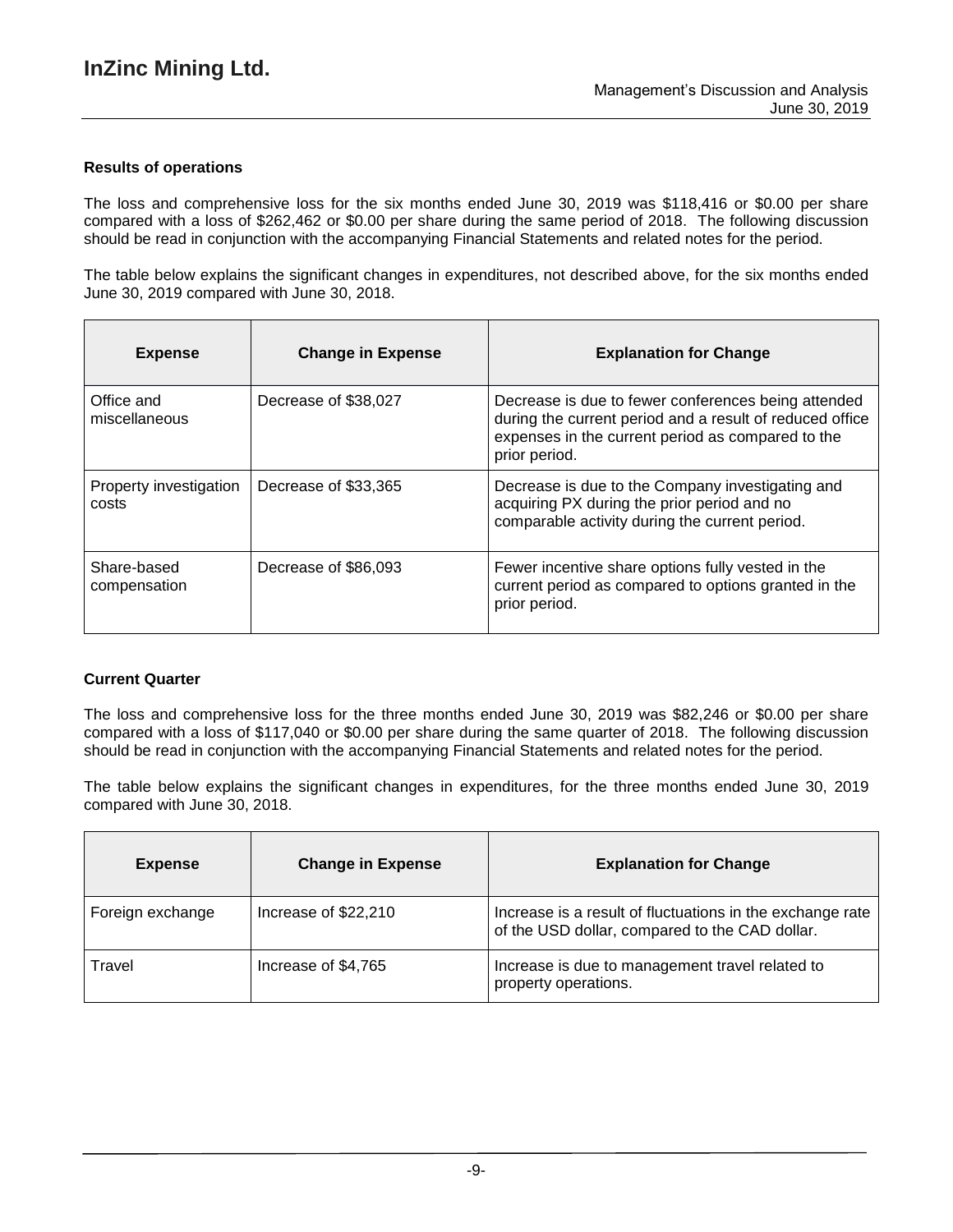# **Related Party Transactions**

The Company entered into the following transactions with related parties during the six months ended June 30, 2019:

Summary of key management personnel compensation:

|                                              | For the six<br>months ended<br>June 30, 2019 | For the six<br>months ended<br>June 30, 2018 |
|----------------------------------------------|----------------------------------------------|----------------------------------------------|
| Office and miscellaneous (Kerry Curtis)      | \$                                           | \$<br>18,000                                 |
| Professional fees (Steve Vanry)              | 13,500                                       | 15,000                                       |
| Share-based compensation (John Murphy)       | 3,282                                        | 5,623                                        |
| Share-based compensation (Kerry Curtis)      | 5,252                                        |                                              |
| Share-based compensation (Louis Montpellier) | 3,282                                        | 5,623                                        |
| Share-based compensation (Steve Vanry)       | 613                                          |                                              |
| Share-based compensation (Wayne Hubert)      | 5,252                                        | 25,189                                       |
|                                              |                                              |                                              |
|                                              | 31.181                                       | 69,435                                       |

Included in rent is \$Nil (June 30, 2018 - \$1,694) paid or accrued to a company formerly related to Steve Vanry, the chief financial officer.

Included in accounts payable and accrued liabilities are amounts owing to related parties of \$1,050 (December 31, 2018 - \$2,627).

#### **Liquidity, Financial Position and Capital Resources**

The Company's liquidity and capital resources are as follows:

|                                                          | June 30, 2019 |                                   | June 30, 2018 |                                        |
|----------------------------------------------------------|---------------|-----------------------------------|---------------|----------------------------------------|
| Cash<br>Receivables<br>Prepaids<br>Marketable securities | \$            | 641,318<br>9,989<br>13,613<br>311 | \$            | 1,849,787<br>18,554<br>12,361<br>2,061 |
| Total current assets                                     |               | 665,231                           | \$            | 1,882,763                              |
| Accounts payable and accrued liabilities                 |               | 157,886                           | \$            | 362,885                                |
| Total current liabilities                                |               | 157,866                           | \$            | 362,885                                |
| Working capital                                          | \$            | 507,345                           | \$            | 1,519,878                              |

The Company had a net working capital position of \$507,345 at June 30, 2019 compared with \$1,519,878 as at June 30, 2018. As at June 30, 2019, the Company had sufficient liquidity to meet its obligations for the next twelve months.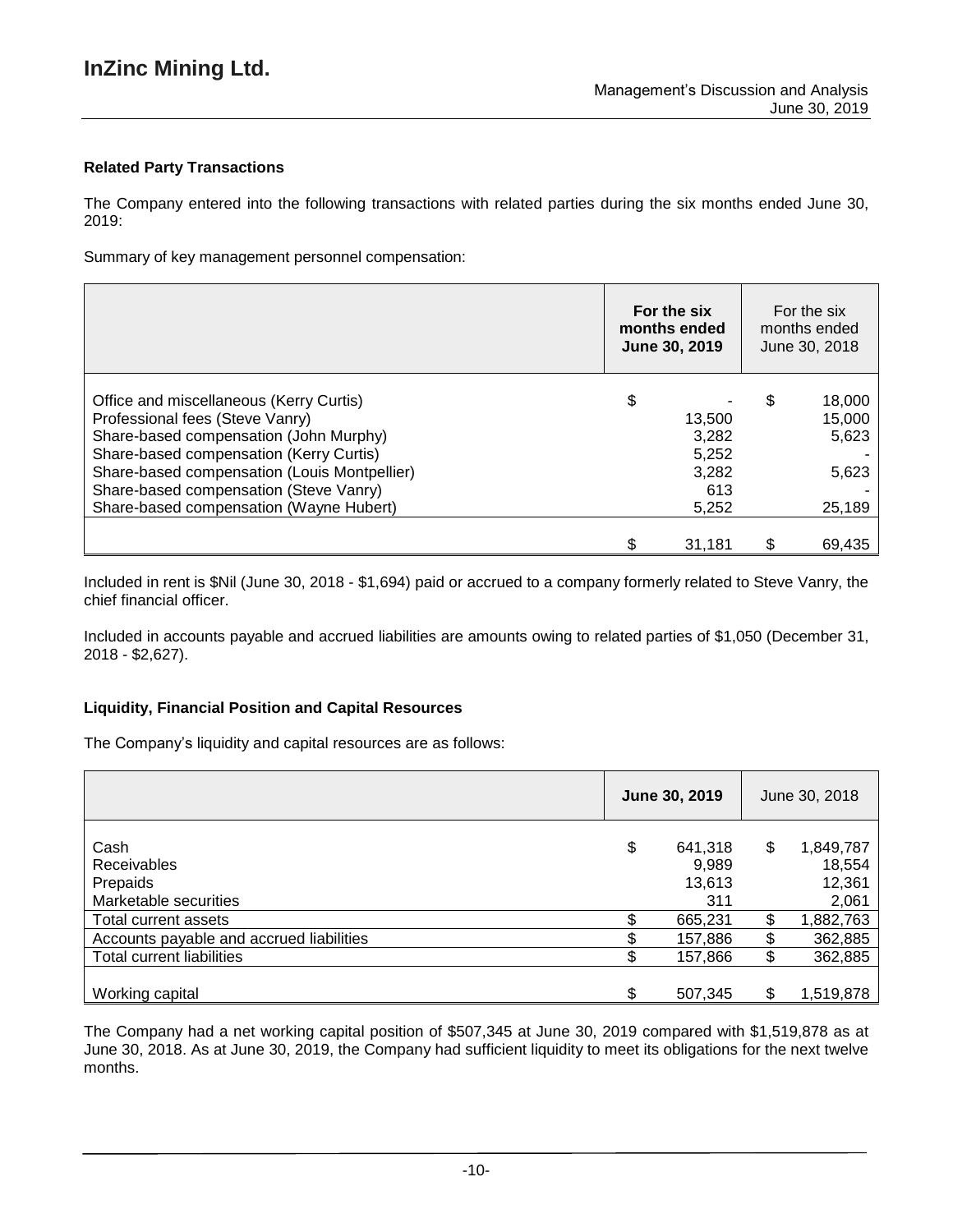# **Liquidity, Financial Position and Capital Resources (**cont'd…)

The Company had cash on hand of \$641,318 on June 30, 2019 (2018 - \$1,849,787). The source of cash in the current period was primarily due to the completion of a private placement that raised proceeds, net of finders and legal fees, of \$257,126. The primary use of cash during the period was the funding of operations of \$83,982 (2018 - \$323,734) and the acquisition and exploration of exploration and evaluation assets of \$129,446 (2018 - \$1,253,839).

The Company's general and administrative costs, exclusive of any management compensation or direct business costs such as acquisitions, field work or travel, are in the range of \$250,000 annually. These maintenance costs are typical for a public company of this nature and consist of stock exchange fees, legal fees, accounting and audit fees, transfer agent fees and general office expenses such as rent, insurance, basic administrative assistance and phone. As the Company has commenced further exploration of its properties, it may have an impact on general and administrative costs.

The Company has no known mineral reserves and is not in commercial production on any of its properties and accordingly, the Company does not generate cash from operations. The Company finances exploration activities by raising capital from equity markets from time to time.

### **Proposed Transactions**

There are no proposed transactions to be reported.

### **Risks and Uncertainties**

The business and operations of the Company are subject to numerous risks, many of which are beyond the Company's control. The Company considers the risks set out below to be some of the most significant to potential investors in the Company, but not all of the risks associated with an investment in securities of the Company. If any of these risks materialize into actual events or circumstances or other possible additional risks and uncertainties of which the Company is currently unaware or which it considers to be material in relation to the Company's business actually occur, the Company's assets, liabilities, financial condition, results of operations (including future results of operations), business and business prospects, are likely to be materially and adversely affected. In such circumstances, the price of the Company's securities could decline and investors may lose all or part of their investment.

#### History of losses

The Company has incurred net losses since inception and as of June 30, 2019, had an accumulated deficit of \$9,199,514.

#### No history of dividends

Since incorporation, the Company has not paid any cash or other dividends on its common stock and does not expect to pay such dividends in the foreseeable future, as all available funds will be invested primarily to finance its mineral exploration programs. The Company will need to achieve profitability prior to any dividends being declared.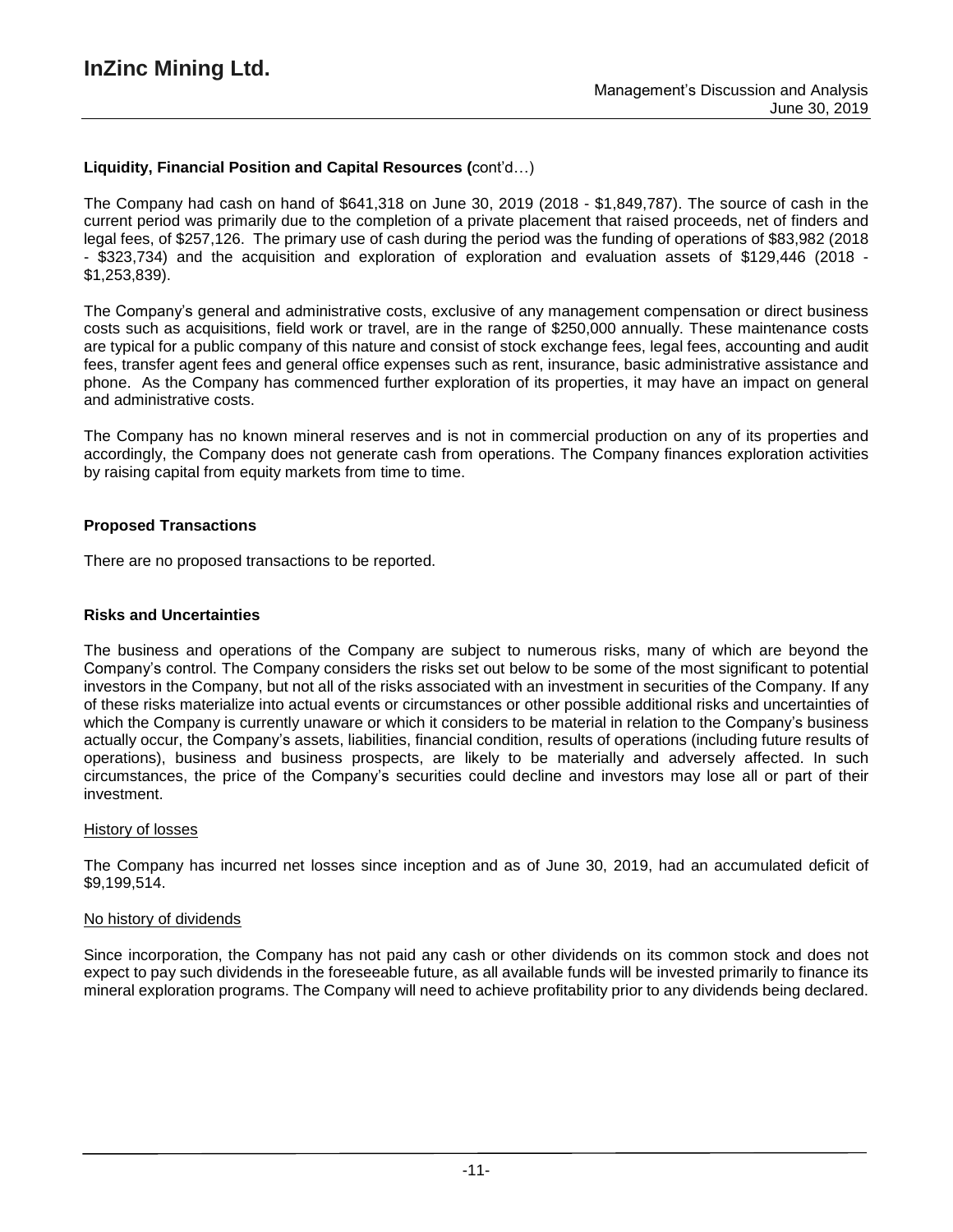# **Risks and Uncertainties (**cont'd…)

### Dilution

The Company does not generate any revenues and does not have sufficient financial resources to undertake by itself all of its planned expenditures. The Company has limited financial resources and has financed its operations primarily through the sale of securities such as common shares. The Company will need to continue its reliance on the sale of such securities for future financing, resulting in dilution to the Company's existing shareholders. The amount of additional funds required will depend largely on the success of the Company's exploration programs.

Further expenditures will depend on the Company's ability to obtain additional financing which may not be available under favourable terms, if at all.

#### Capital and liquidity risk

The amount of financial resources available to invest for the enhancement of shareholder value is dependent upon the size of the treasury, profitable operations, and willingness to utilize debt and issue equity. Due to the size of the Company, financial resources are limited and if the Company exceeds growth expectations or finds investment opportunities it may require debt or equity financing. There is no assurance that the Company will be able to obtain additional financial resources that may be required to successfully finance transactions or compete in its markets on favourable commercial terms.

#### Dependence on key personnel

Loss of certain members of the executive team or key operational leaders of the company could have a disruptive effect on the implementation of the Company's business strategy and the efficient running of day-to-day operations until their replacement is found. Recruiting personnel is time consuming and expensive and the competition for a professional is intense. The Company may be unable to retain its key employees or attract, assimilate, retain or train other necessary qualified employees, which may restrict its growth potential.

#### Mineral exploration

Mineral exploration is subject to a high degree of risk, which even a combination of experience, knowledge and careful evaluation may fail to overcome. These risks may be even greater in the Company's case given its formative stage of development. Furthermore, exploration activities are expensive and seldom result in the discovery of a commercially viable resource. There is no assurance that the Company's exploration will result in the discovery of an economically viable mineral deposit.

#### Preliminary Economic Assessments

Preliminary Economic Assessments are considered to be preliminary in nature. They include inferred mineral resources that are considered too speculative to have the economic considerations applied that would enable their classification as mineral reserves. There is no certainty that the conclusions within a Preliminary Economic Assessment will be realized. Mineral resources that are not mineral reserves do not have demonstrated economic viability.

#### Management of industry risk

The Company is engaged primarily in mineral exploration and manages related industry risk issues directly. The Company's mineral exploration activities expose it to potential environmental liability risk. It is management's policy to review environmental compliance and exposure on an ongoing basis. The Company follows industry standards and specific project environmental requirements. The Company is currently in the exploration stage on its property interests and has not determined whether significant site recovery costs will be required. Management is not aware of and does not anticipate any significant environmental remediation costs or liabilities in respect of its current operations.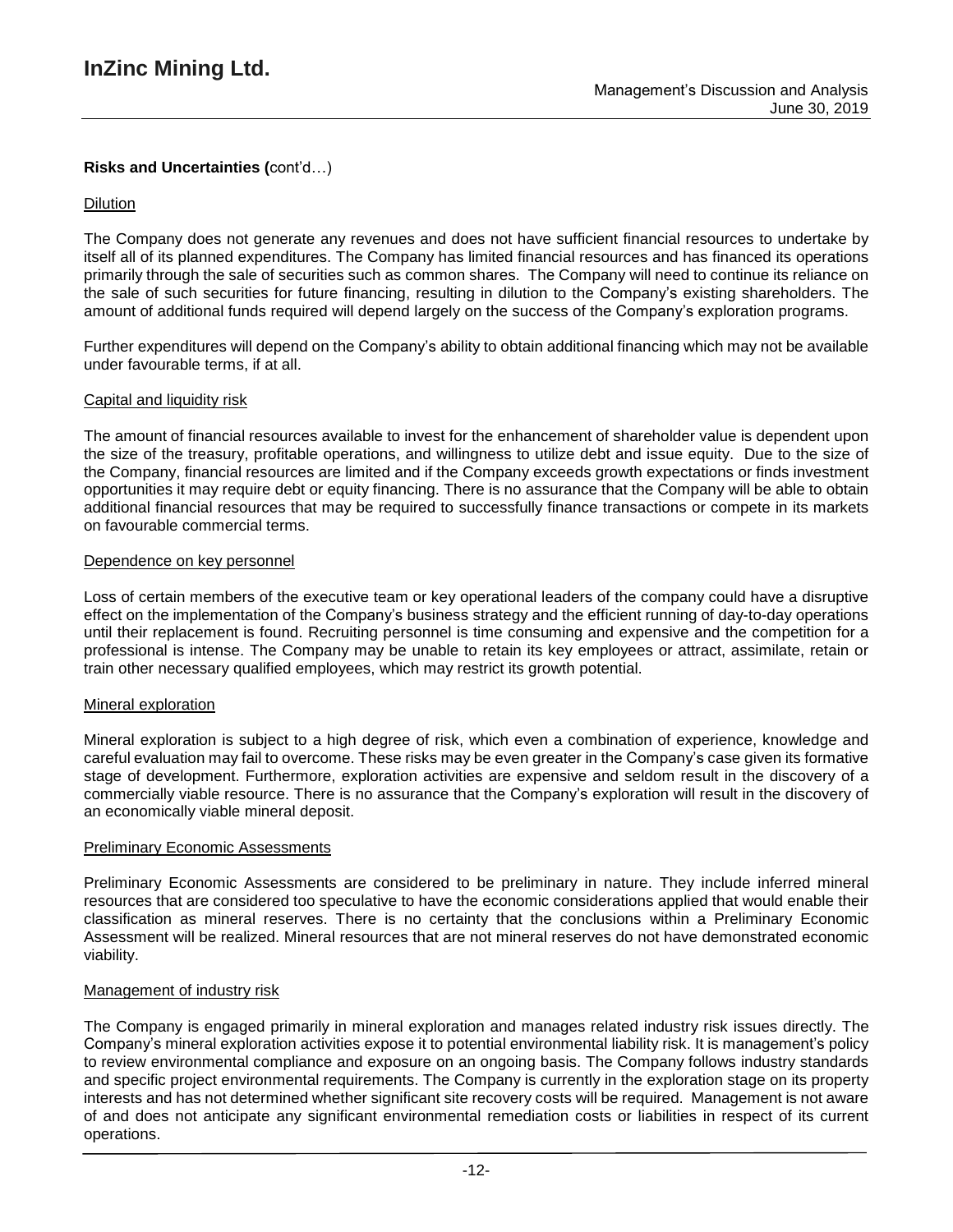# **Risks and Uncertainties (**cont'd…)

### Commodity and equity prices

The Company has exposure to price risk with respect to commodity and equity prices. Equity price risk is defined as the potential adverse impact on the Company's earnings due to movements in individual equity prices or general movements in the level of the stock market. Commodity price risk is defined as the potential adverse impact on earnings and economic value due to commodity price movements and volatilities.

### Other risks

The Company will need additional funding to complete its short and long term objectives. The ability of the Company to raise such financing in the future will depend on the prevailing market conditions, as well as the business performance of the Company. Current global financial conditions have been subject to increased volatility which has negatively impacted access to public financing. There can be no assurances that the Company will be successful in its efforts to raise additional financing on terms satisfactory to the Company. The market price of the Company's shares at any given point in time may not accurately reflect value. If adequate funds are not available or not available on acceptable terms, the Company may not be able to take advantage of opportunities, to develop new projects or to otherwise respond to competitive pressures.

The Company is dependent upon the services of key executives, including the Chief Executive Officer. Certain directors and officers of the Company also serve as directors and/or officers of other companies involved in mineral exploration and development and, consequently, there exists the possibility for such directors and officers to be in a position of conflicts of interest.

# **Critical Accounting Estimates**

The preparation of these condensed interim consolidated financial statements in conformity with IFRS requires management to make certain estimates, judgments and assumptions that affect the reported amounts of assets and liabilities at the date of the condensed interim consolidated financial statements and the reported expenses during the period.

Although management uses historical experience and its best knowledge of the amount, events or actions to form the basis for judgments and estimates, actual results may differ from these estimates.

Estimates are made when applying accounting policies. The critical estimates that have the most significant effects on the amounts recognized in the condensed interim consolidated financial statements are as follows:

# Economic recoverability and probability of future economic benefits of exploration and evaluation assets

Management has determined that exploration, evaluation, and related costs incurred which were capitalized may have future economic benefits and may be economically recoverable. Management uses several criteria in its assessments of economic recoverability and probability of future economic benefits including, geologic and other technical information, a history of conversion of mineral deposits with similar characteristics to its own properties to proven and probable mineral reserves, the quality and capacity of existing infrastructure facilities, evaluation of permitting and environmental issues and local support for the project.

#### Valuation of share-based compensation

The Company uses the Black-Scholes Option Pricing Model for valuation of share-based compensation. Option pricing models require the input of subjective assumptions including expected price volatility, interest rate, and forfeiture rate. Changes in the input assumptions can materially affect the fair value estimate and the Company's earnings and equity reserves.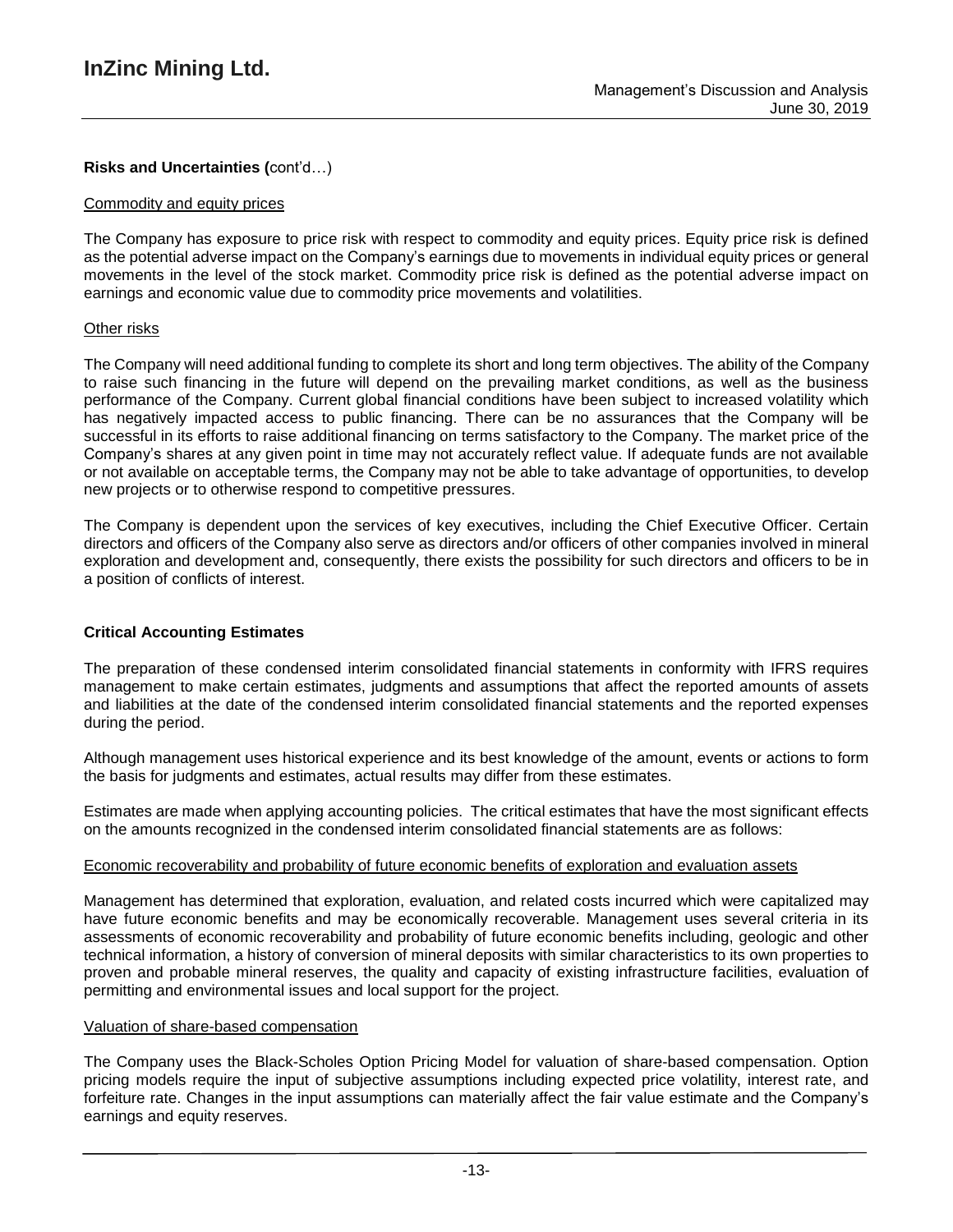### **New Accounting Policies Adopted**

#### IFRS 16, Leases

IFRS 16 requires lessees to recognize a lease liability reflecting future lease payments and a "right-of-use asset" for virtually all lease contracts, and to record it on the statement of financial position, except with respect to lease contracts that meet limited exception criteria. There was no impact on the condensed interim consolidated financial statements as a result of adopting this standard.

#### **Off-Balance Sheet Arrangements**

The Company does not have any off-balance sheet arrangements.

#### **Financial Instruments and Risk Management**

Financial instruments measured at fair value are classified into one of three levels in the fair value hierarchy according to the relative reliability of the inputs used to estimate the fair values. The three levels of the fair value hierarchy are:

- Level 1 Unadjusted quoted prices in active markets for identical assets or liabilities;
- Level 2- Inputs other than quoted prices that are observable for the asset or liability either directly or indirectly; and
- Level 3 Inputs that are not based on observable market data.

Cash and marketable securities are measured at fair value using level 1 inputs. The value of receivables, reclamation deposits, and accounts payable and accrued liabilities approximates their carrying values.

#### **Financial risk factors**

The Company is exposed to a variety of financial risks by virtue of its activities including credit, liquidity, interest rate, foreign currency, and price risk.

#### Credit risk

The Company is exposed to industry credit risks arising from its cash holdings and receivables. The Company manages credit risk by placing cash with major Canadian financial institutions. The Company's receivables are due primarily from the Federal Government of Canada. Management believes that credit risk related to these amounts is nominal.

#### Liquidity risk

Liquidity risk is the risk that the Company will not have sufficient funds to meet its financial obligations when they are due. To manage liquidity risk, the Company reviews additional sources of capital and financing to continue its operations and discharge its commitments as they become due.

#### Interest rate risk

Interest rate risk is the risk that the fair value of future cash flows of a financial instrument will fluctuate because of changes in market interest rates. The Company is not exposed to interest rate risk as it does not have any significant financial instruments with interest rates, with the exception of cash. Interest earned on cash is based on prevailing bank account interest rates, which may fluctuate. A 1% change in interest rates would result in a nominal difference for the six months ended June 30, 2019.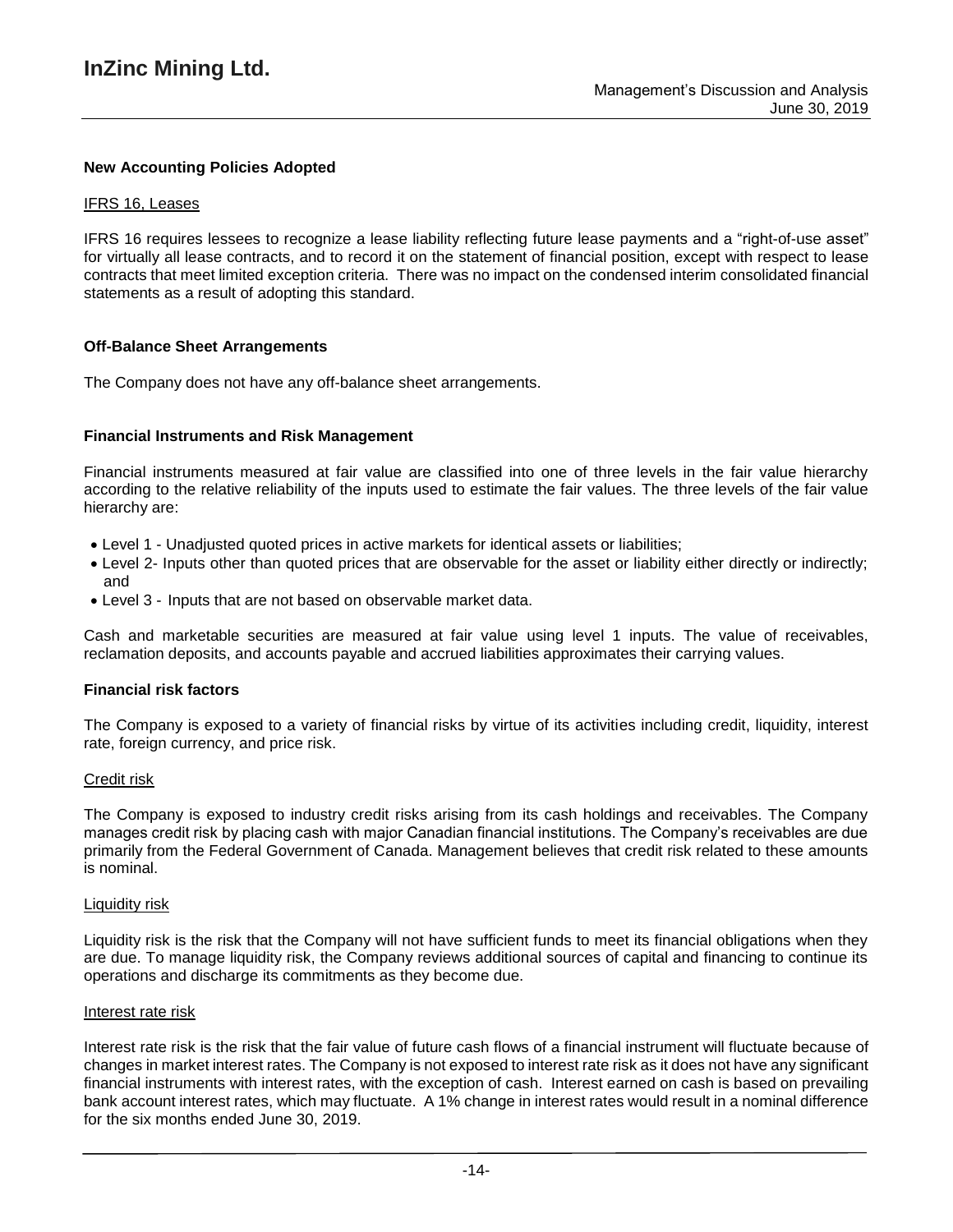# **Financial Instruments and Risk Management** (cont'd…)

**Financial risk factors** (cont'd…)

### Foreign currency risk

The Company is exposed to foreign currency risk on fluctuations related to cash and accounts payables and accrued liabilities that are denominated in United States Dollars. A 10% change in foreign exchange rates would result in a nominal difference for the six months ended June 30, 2019.

### Price risk

The Company has limited exposure to price risk with respect to commodity and equity prices. Equity price risk is defined as the potential adverse impact on the Company's earnings due to movements in individual equity prices or general movements in the level of the stock market. Commodity price risk is defined as the potential adverse impact on earnings and economic value due to commodity price movements and volatilities.

# **Authorized and Issued Share Capital as at August 28, 2019**

### Issued and outstanding: 114,685,419 common shares

Options outstanding are as follows:

| <b>Number of options</b> | <b>Exercise price</b> | <b>Expiry date</b>        |
|--------------------------|-----------------------|---------------------------|
|                          |                       |                           |
| 1,500,000                | \$<br>0.135           | May 31, 2020              |
| 1,300,000                |                       | December 20, 2020<br>0.13 |
| 200,000                  |                       | January 30, 2021<br>0.22  |
| 2,650,000                |                       | May 31, 2021<br>0.09      |
| 500,000                  |                       | June 21, 2021<br>0.11     |
| 2,350,000                |                       | May 30, 2022<br>0.05      |
| 980,000                  |                       | October 11, 2022<br>0.12  |

#### 9,480,000

| <b>Number of warrants</b> | <b>Exercise price</b> |      | <b>Expiry date</b> |
|---------------------------|-----------------------|------|--------------------|
| 17,177,100                | \$                    | 0.15 | December 14, 2019  |
| 2,138,500                 |                       | 0.15 | December 20, 2019  |
| 2,750,000                 |                       | 0.10 | May 29, 2021       |
| 330,000                   |                       | 0.05 | May 29, 2021       |
|                           |                       |      |                    |
| 22,395,600                |                       |      |                    |